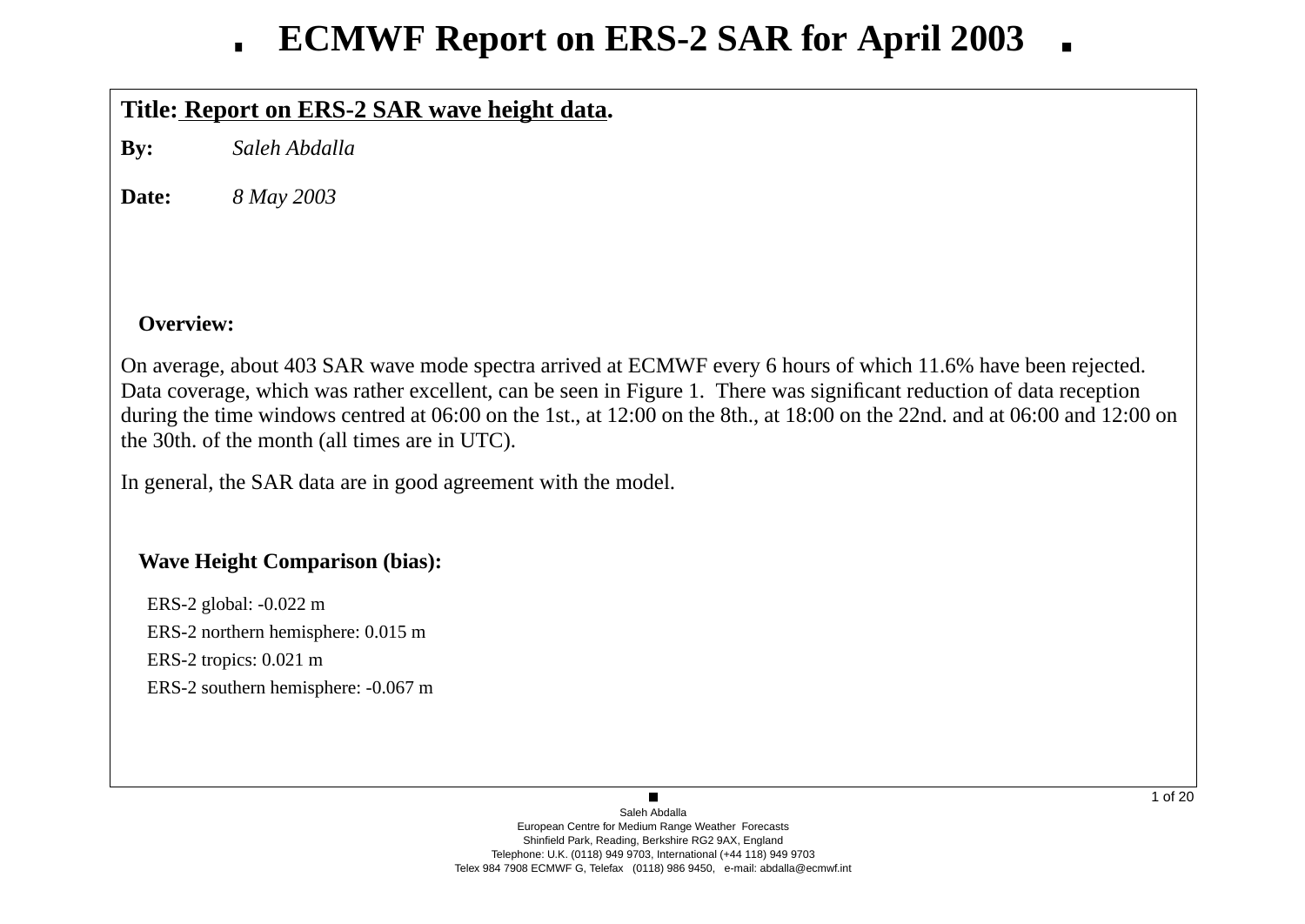## **Remarks:**

**•** The SAR worked normally this month.

# **Definitions:**

Four new integrated parameters are used to compare the SAR and the model spectra. These parameters are:

1. The mean w a ve period based on the '-1*th.*' moment ( *<sup>m</sup>*-1) defined as:

 $T_{-1} = m_{-1} / m_0$ 

where  $m_0$  and  $m_{-1}$  are the zeroth and the '-1*th*.' moments of the wave spectrum with the *n-th*. moment, in general, is defined as:

$$
m_n = \int d\theta \int df \cdot f^n \cdot F(f, \theta)
$$

*F* is the wave spectrum in frequency, *f*, - direction space. The comparison between ECMWF model and SAR mean wave periods for the whole month is given in Figure 7.

2. The w a ve directional spread defined as:

$$
\sigma = \sqrt{2[1 - r_1(f)]}
$$

$$
r_1(f) = \int df \int d\theta \cdot F(f, \theta) \cdot \cos[\theta - \varphi(f)]
$$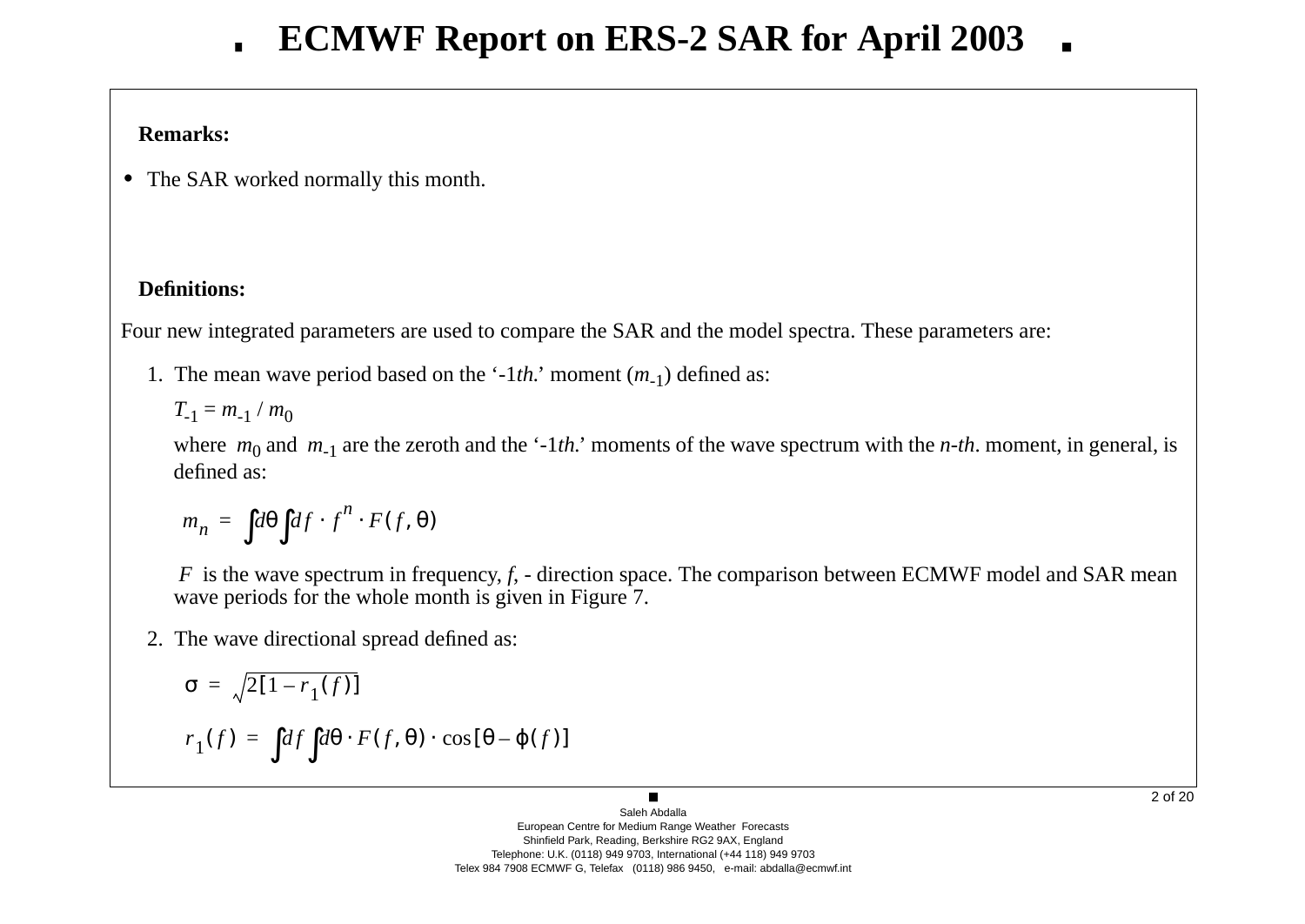$$
\varphi(f) = \operatorname{atan} \bigg\{ [\int d\theta \cdot F(f, \theta) \cdot \sin(\theta)] / [\int d\theta \cdot F(f, \theta) \cdot \cos(\theta)] \bigg\}
$$

The comparison between ECMWF model and SAR wave directional spread values for the whole month is given in Figure 8.

3. The mean w a ve propagation direction defined as:

$$
\varphi = \operatorname{atan} \left\{ [\int df \int d\theta \cdot F(f, \theta) \cdot \sin(\theta)] / [\int df \int d\theta \cdot F(f, \theta) \cdot \cos(\theta)] \right\}
$$

The comparison between ECMWF model and SAR mean wave propagation directions for the whole month is given in Figure 9.

4. The spectral peakedness parameter of Goda ( *Q* <sup>p</sup>) defined as:

$$
Q_p = 2m_0^{-2} \int d\theta \int df \cdot f \cdot F^2(f, \theta)
$$

The comparison between ECMWF model and SAR spectral peakedness (or roughly, spectral narrowness) values for the whole month is gi ven in Figure 10.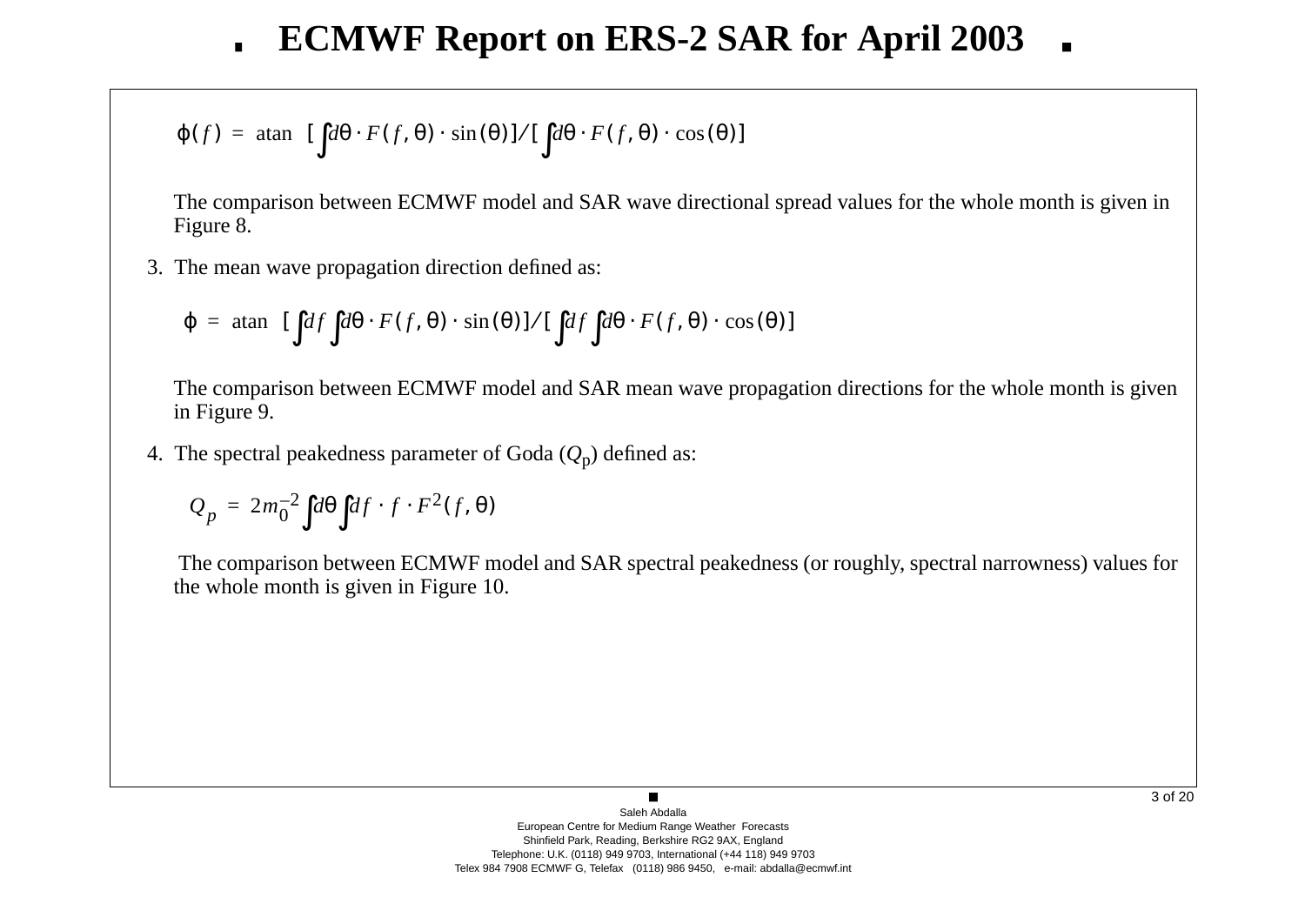## **Figure captions:**

Figure 1: Time series of data reception for ERS-2 Altimeter data for April 2003.

Figure 2: Comparison of ECMWF wave height results with ERS-2 SAR wave height data for April 2003 (global).

Figure 3: Comparison of ECMWF wave height results with ERS-2 SAR wave height data for April 2003 (northern hemisphere)

Figure 4: Comparison of ECMWF wave height results with ERS-2 SAR wave height data for April 2003 (tropics)

Figure 5: Comparison of ECMWF wave height results with ERS-2 SAR wave height data for April 2003 (southern hemisphere)

Figure 6: ERS-2 SAR wave heights: Timeseries of bias (ERS-2 - model) and scatter index (SI).

Figure 7: Comparison of ECMWF mean wave periods with ERS-2 SAR mean wave periods for April 2003 (global).

Figure 8: Comparison of ECMWF wave directional spread with that of ERS-2 SAR for April 2003 (global).

Figure 9: Comparison of ECMWF mean wave directions with those of ERS-2 SAR for April 2003 (global).

Figure 10: Comparison of ECMWF wave peakedness factor with that of ERS-2 SAR for April 2003 (global).

Figure 11: ERS-2 SAR wave heights: Timeseries of daily bias (ERS-2 - model) for the past year.

Figure 12: ERS-2 SAR wave heights: Timeseries of daily root mean square difference (RMSE) for the past year.

Figure 13: Comparison between SAR and ECMWF "2-second wave-period interval equivalent wave heights" for April 2003 (global).

Figure 14: Comparison between SAR and ECMWF "2-second wave-period interval equivalent wave heights" for April 2003 (n. hem.).

Figure 15: Comparison between SAR and ECMWF "2-second wave-period interval equivalent wave heights" for April 2003 (tropics).

Figure 14: Comparison between SAR and ECMWF "2-second wave-period interval equivalent wave heights" for April 2003 (s. hem.).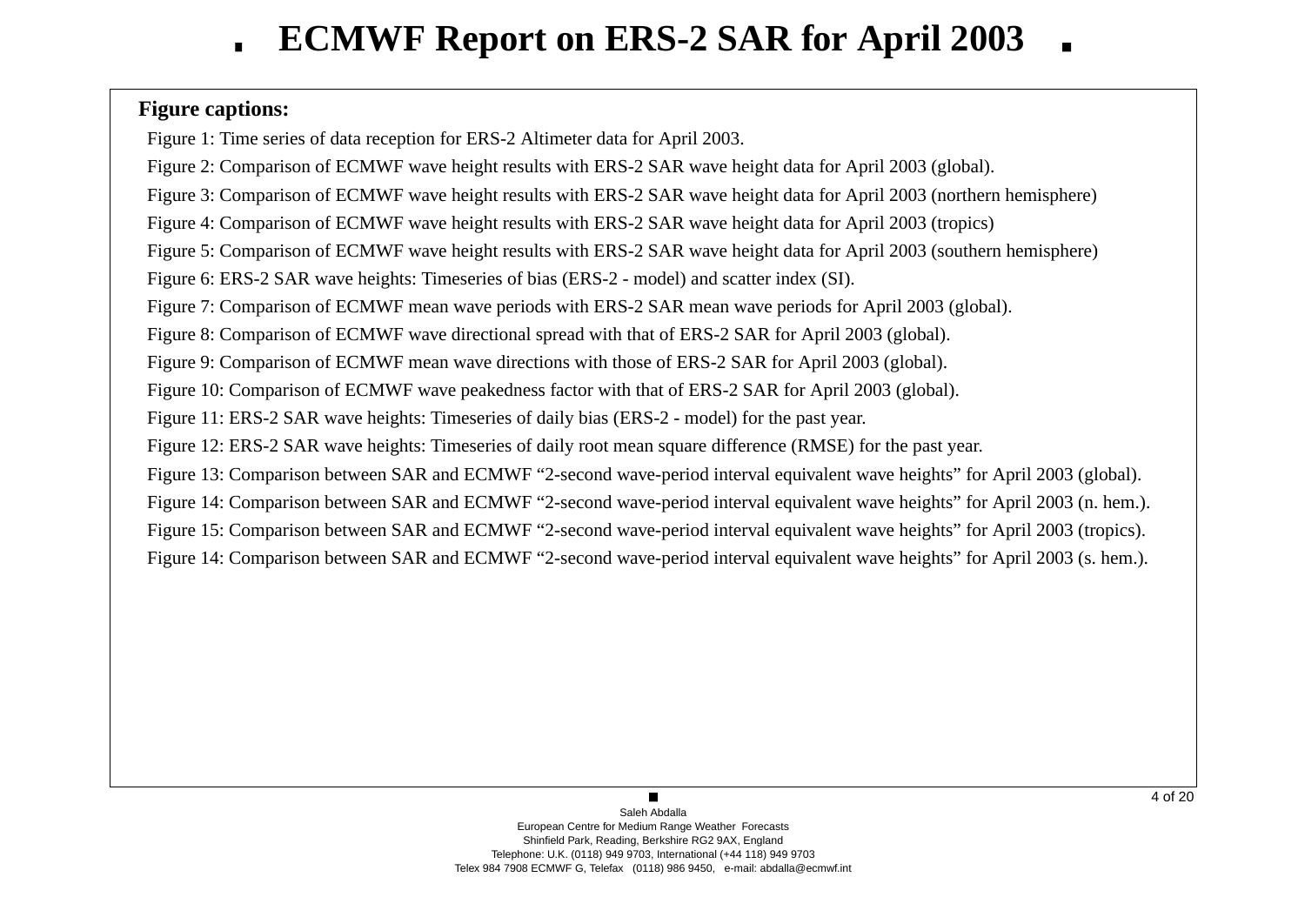

Shinfield Park, Reading, Berkshire RG2 9AX, England Telephone: U.K. (0118) 949 9703, International (+44 118) 949 9703

Telex 984 7908 ECMWF G, Telefax (0118) 986 9450, e-mail: abdalla@ecmwf.int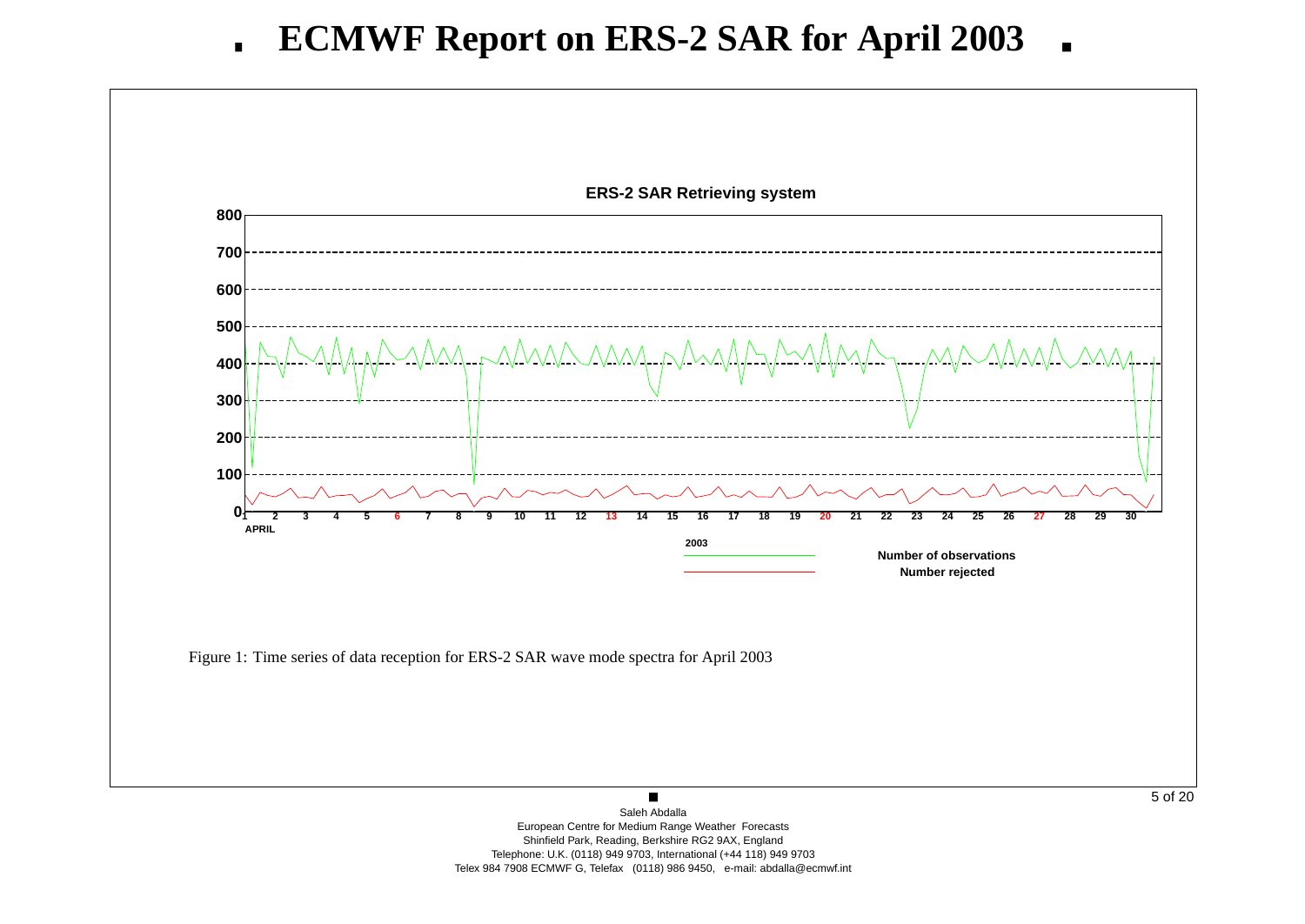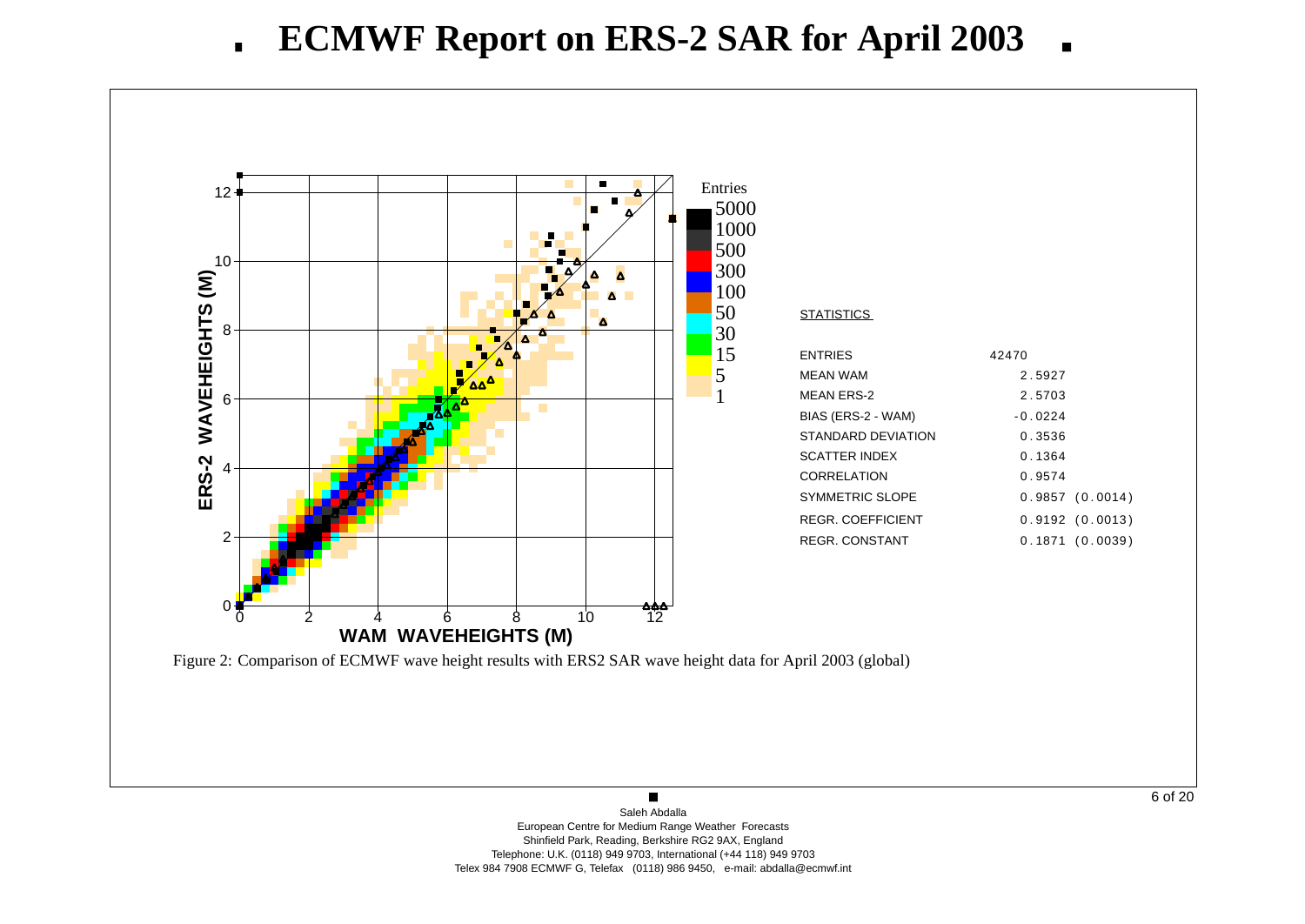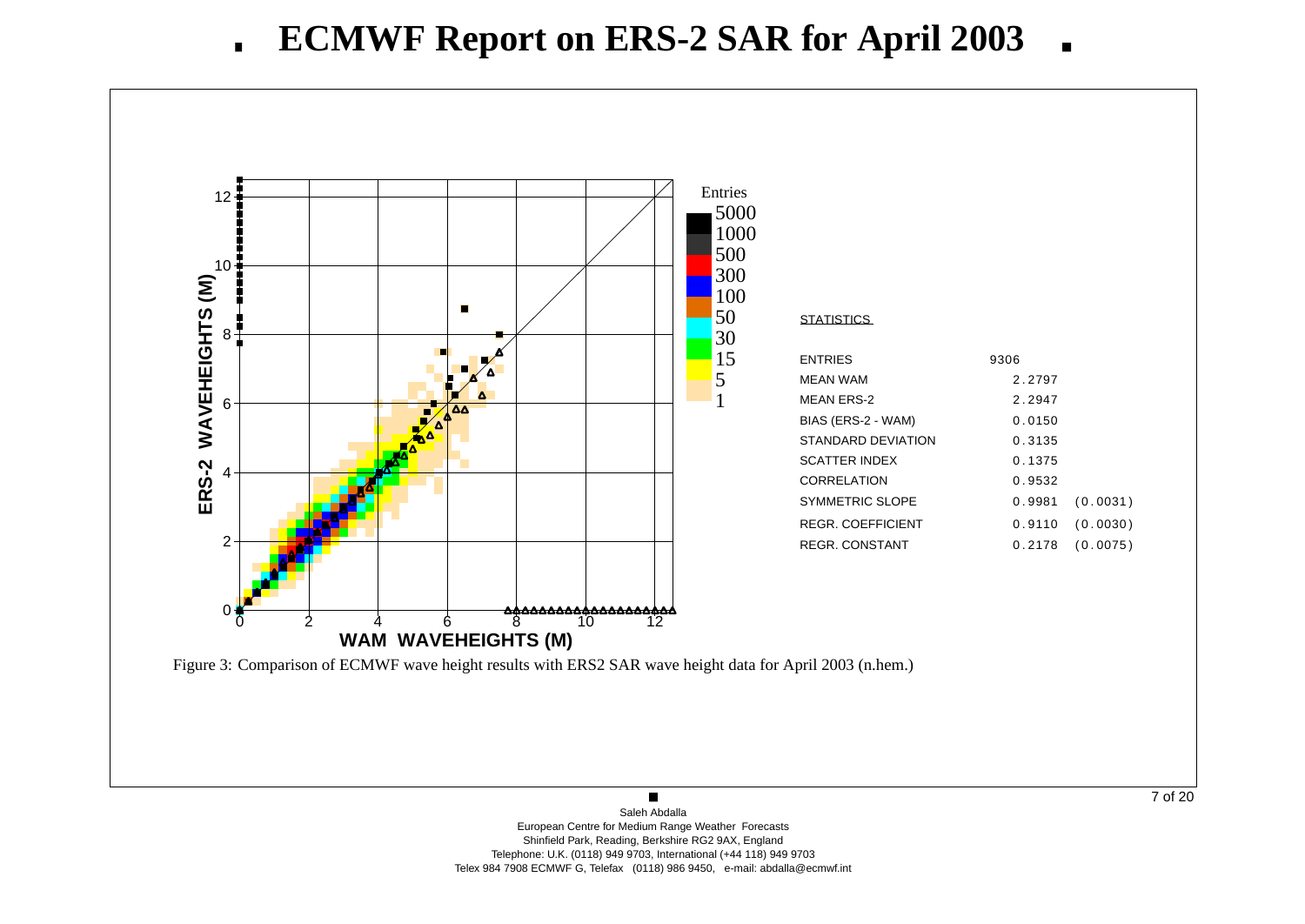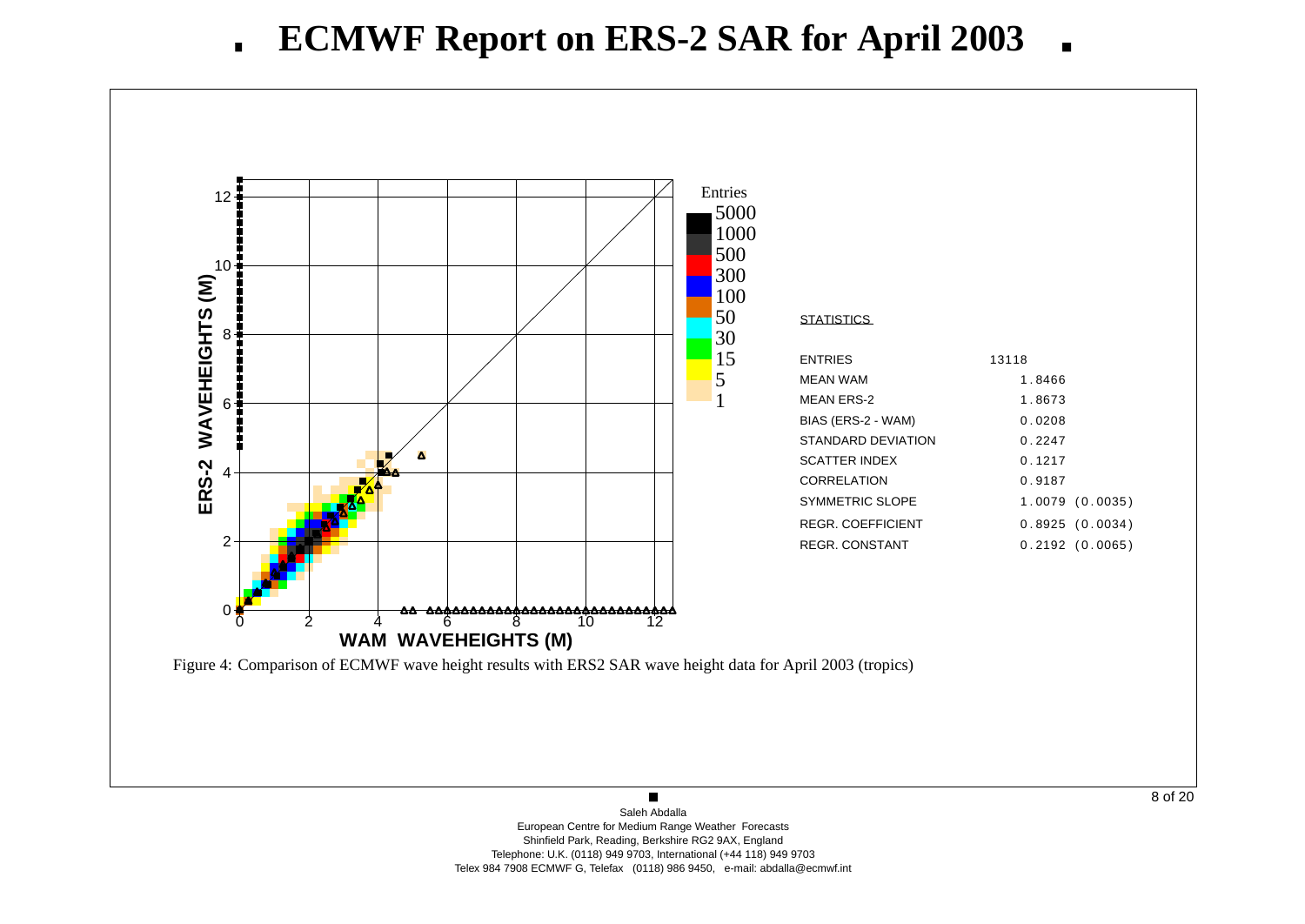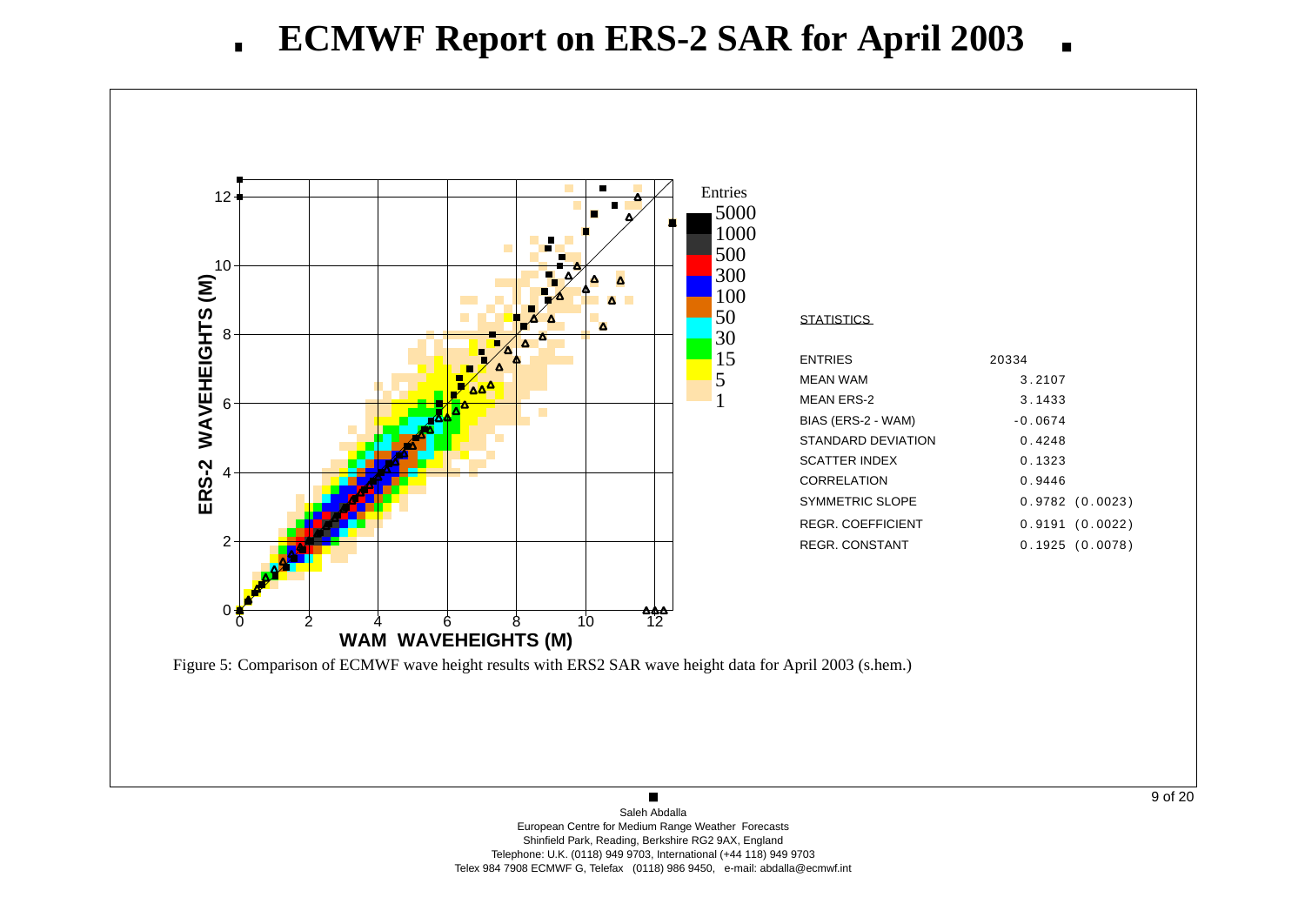**ECMWF Report on ERS-2 SAR for April 2003**  $\blacksquare$ 



Shinfield Park, Reading, Berkshire RG2 9AX, England Telephone: U.K. (0118) 949 9703, International (+44 118) 949 9703 Telex 984 7908 ECMWF G, Telefax (0118) 986 9450, e-mail: abdalla@ecmwf.int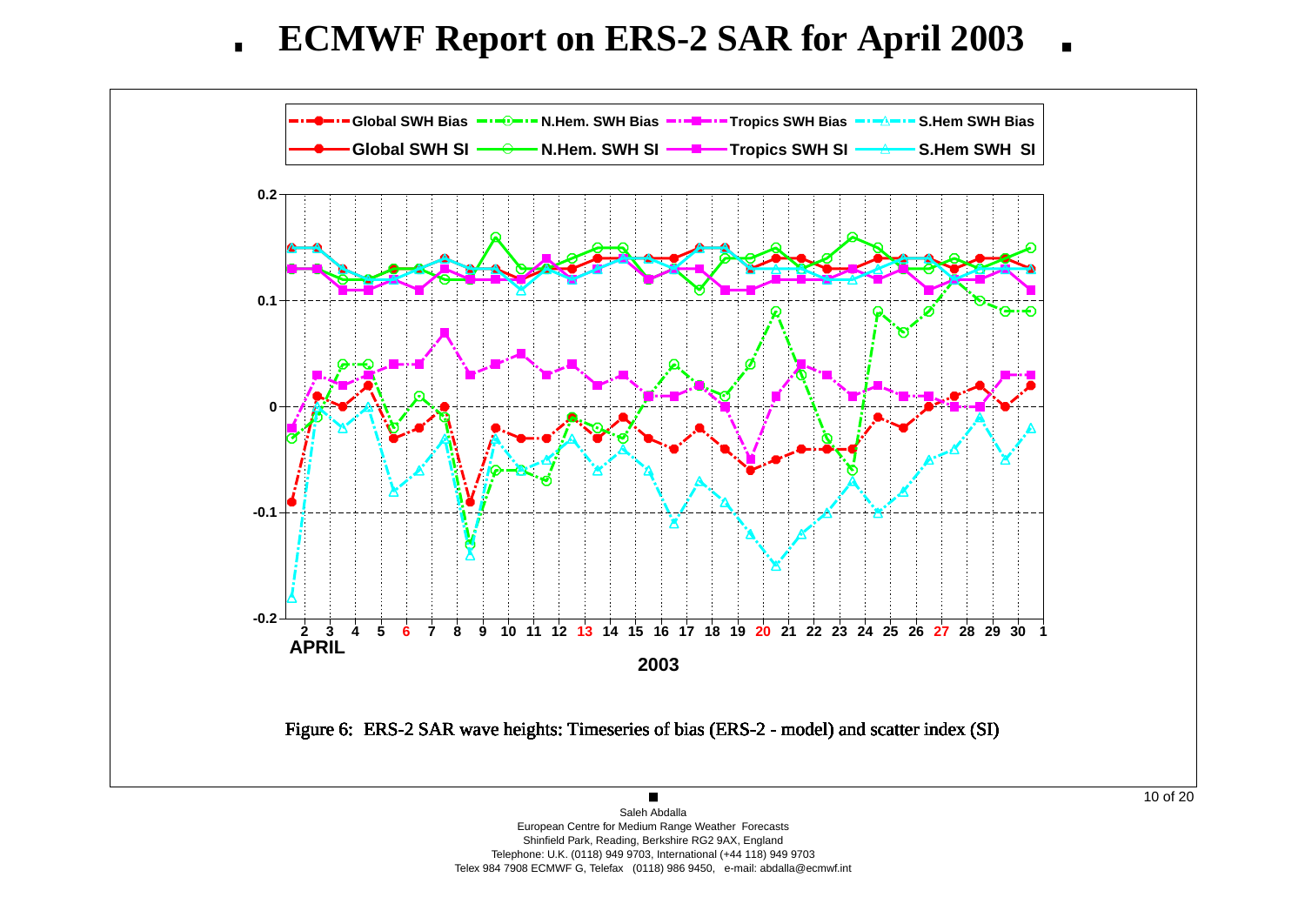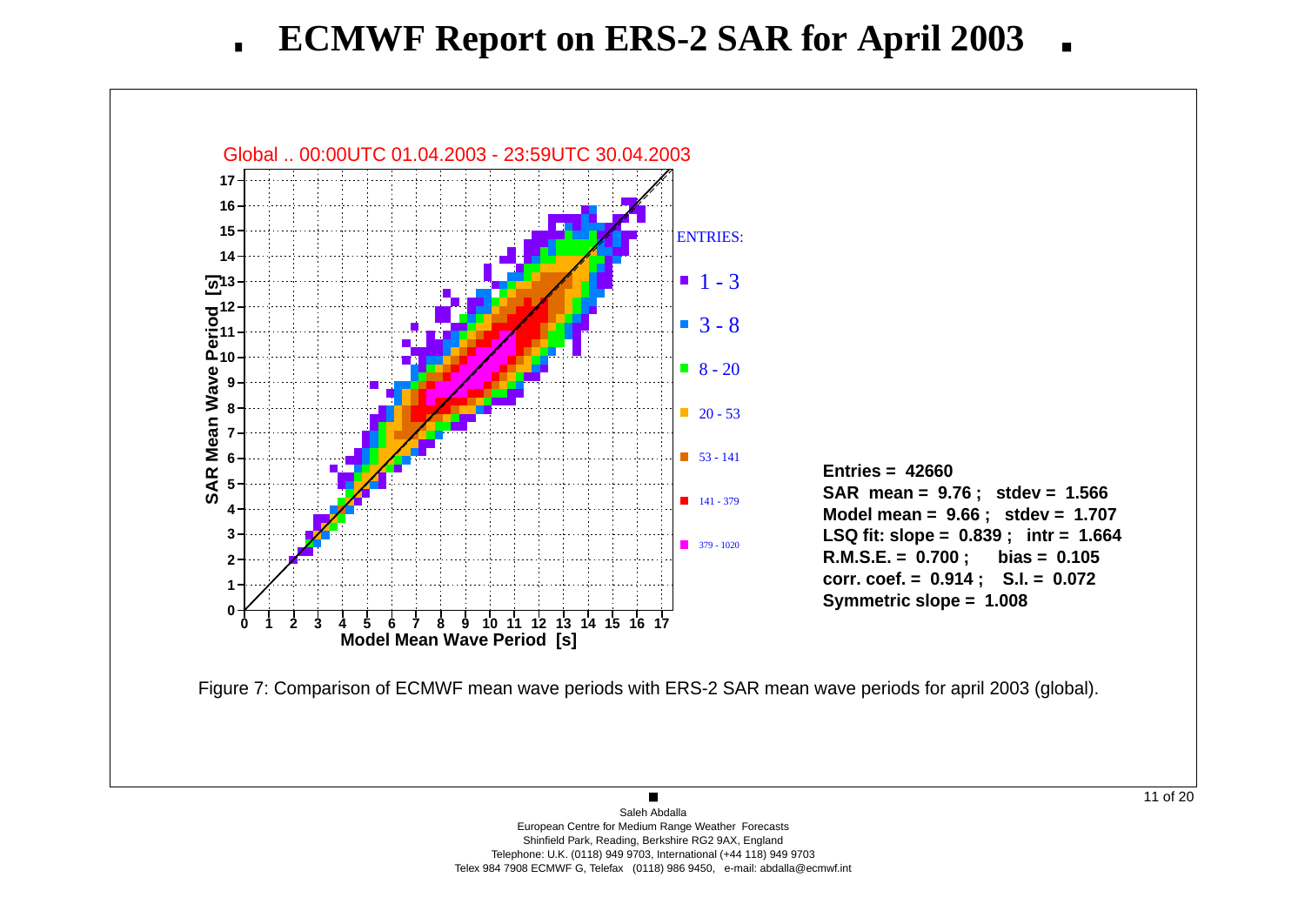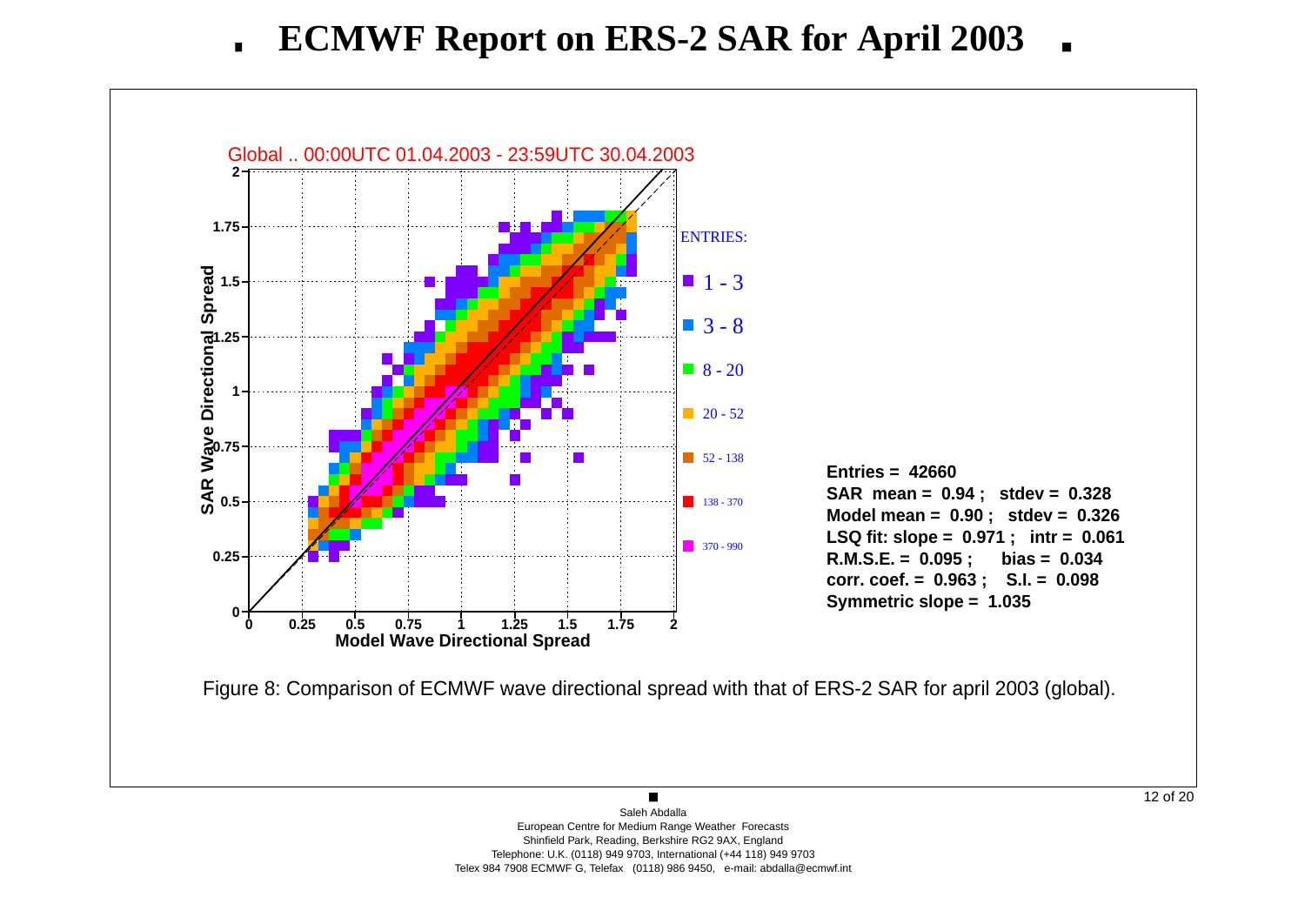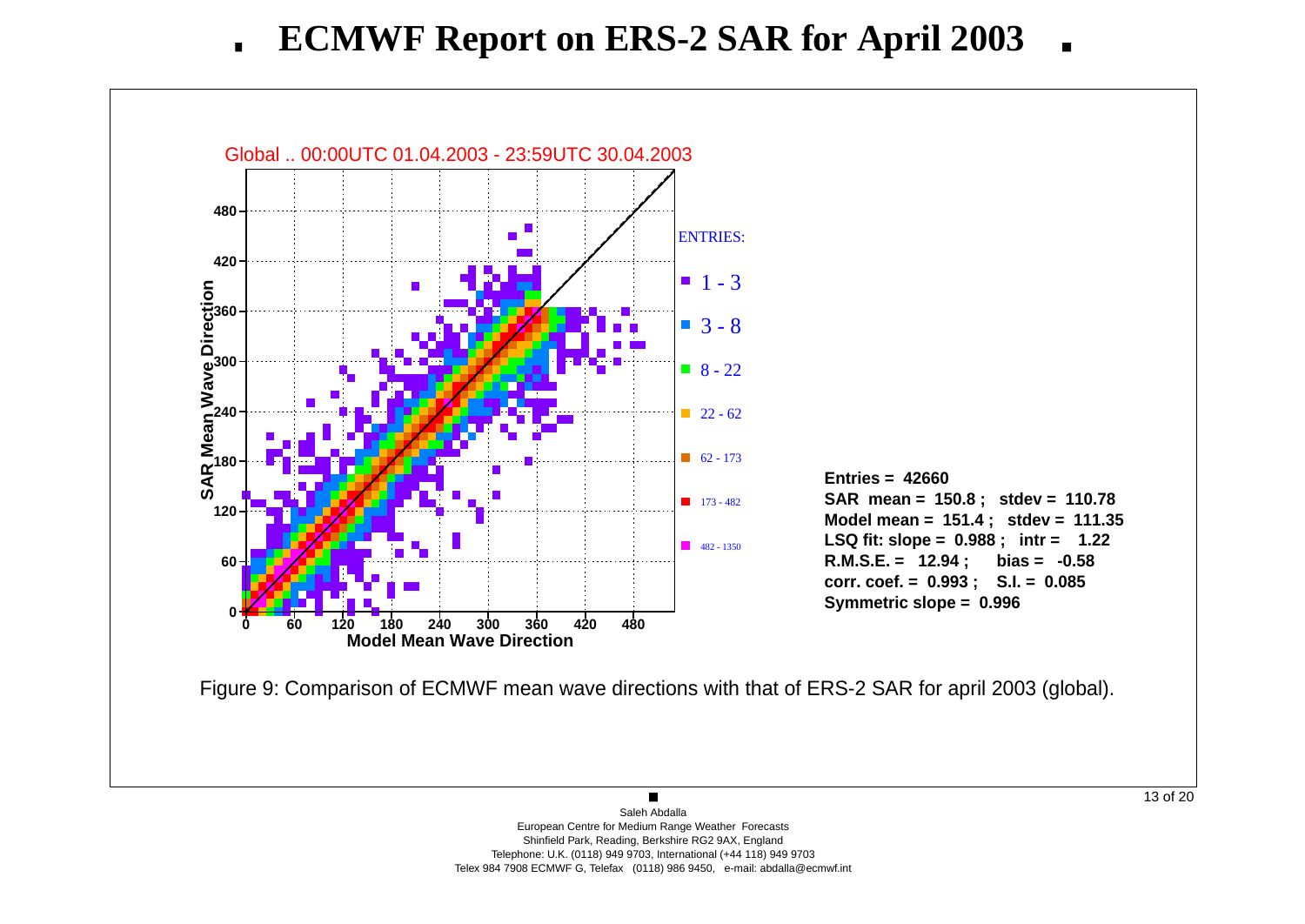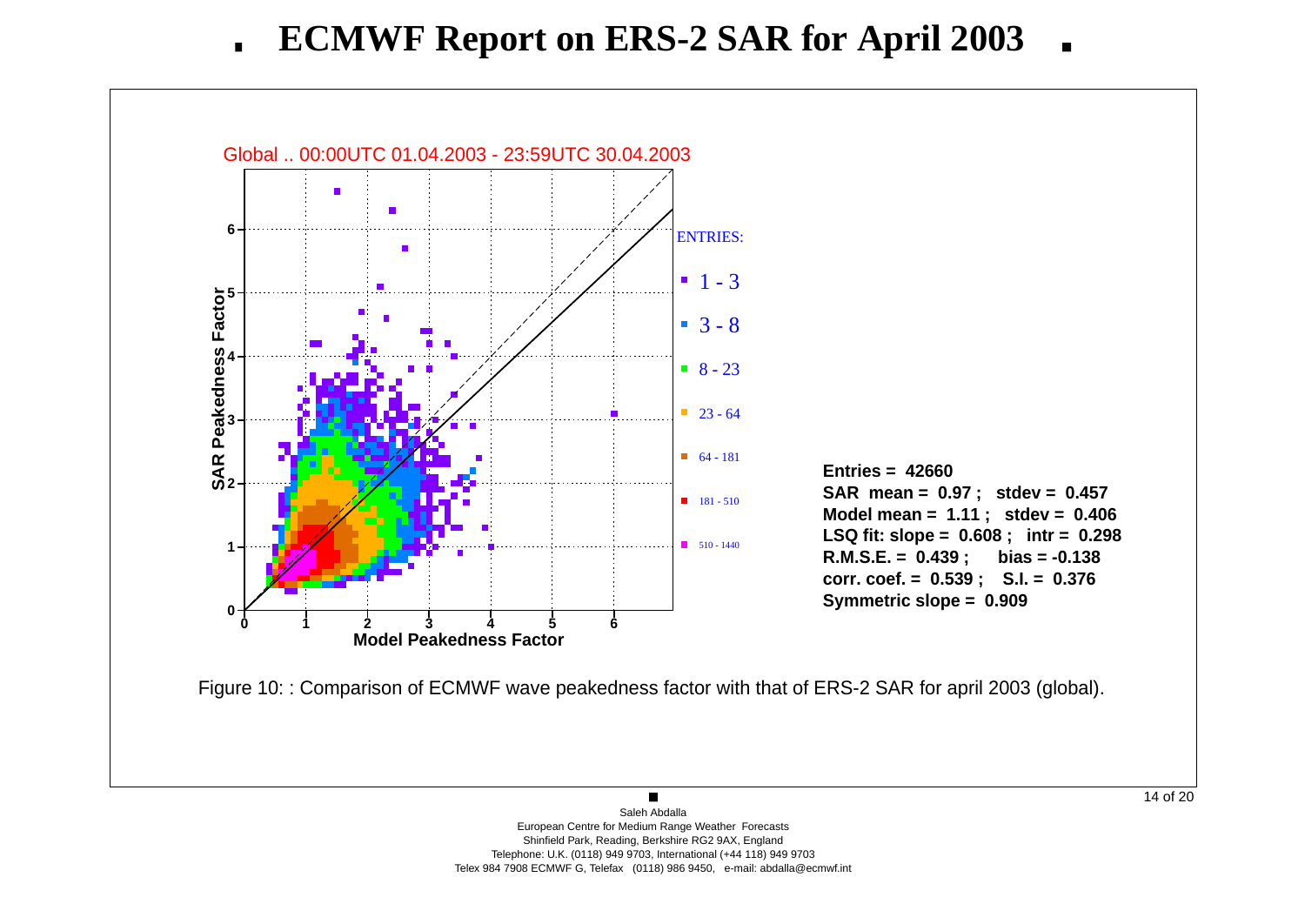

European Centre for Medium Range Weather Forecasts Shinfield Park, Reading, Berkshire RG2 9AX, England Telephone: U.K. (0118) 949 9703, International (+44 118) 949 9703 Telex 984 7908 ECMWF G, Telefax (0118) 986 9450, e-mail: abdalla@ecmwf.int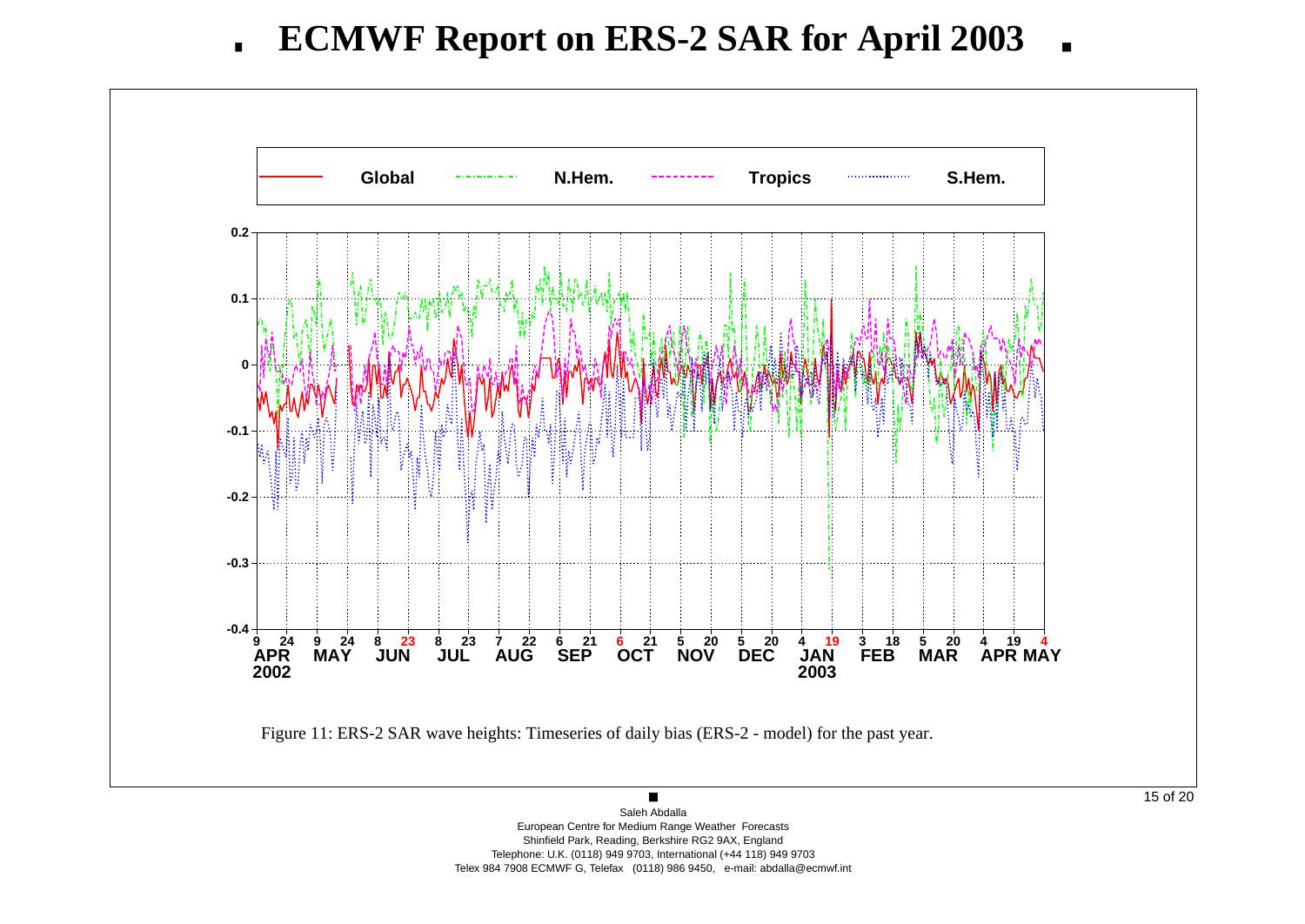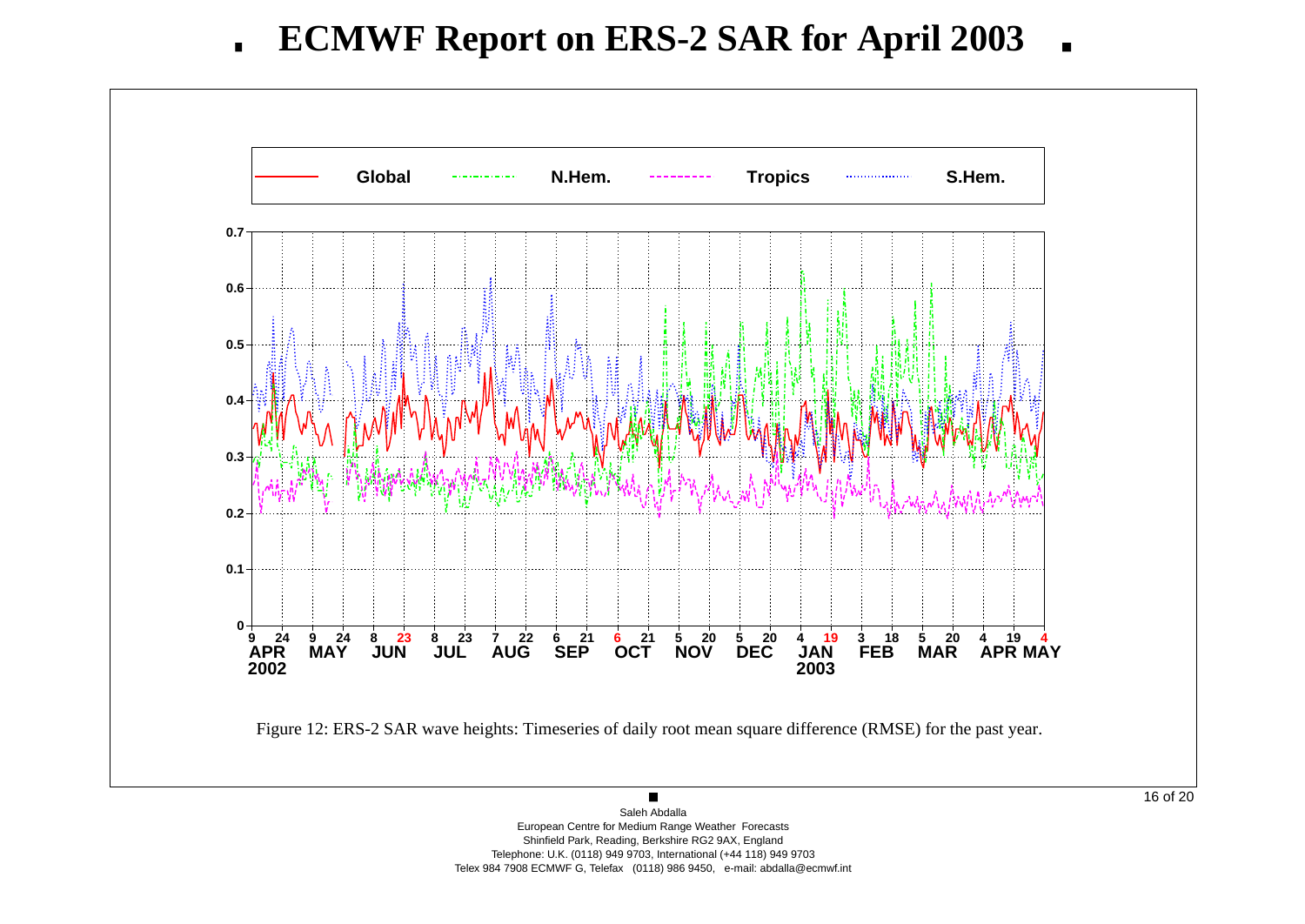**ECMWF Report on ERS-2 SAR for April 2003**  $\blacksquare$ 

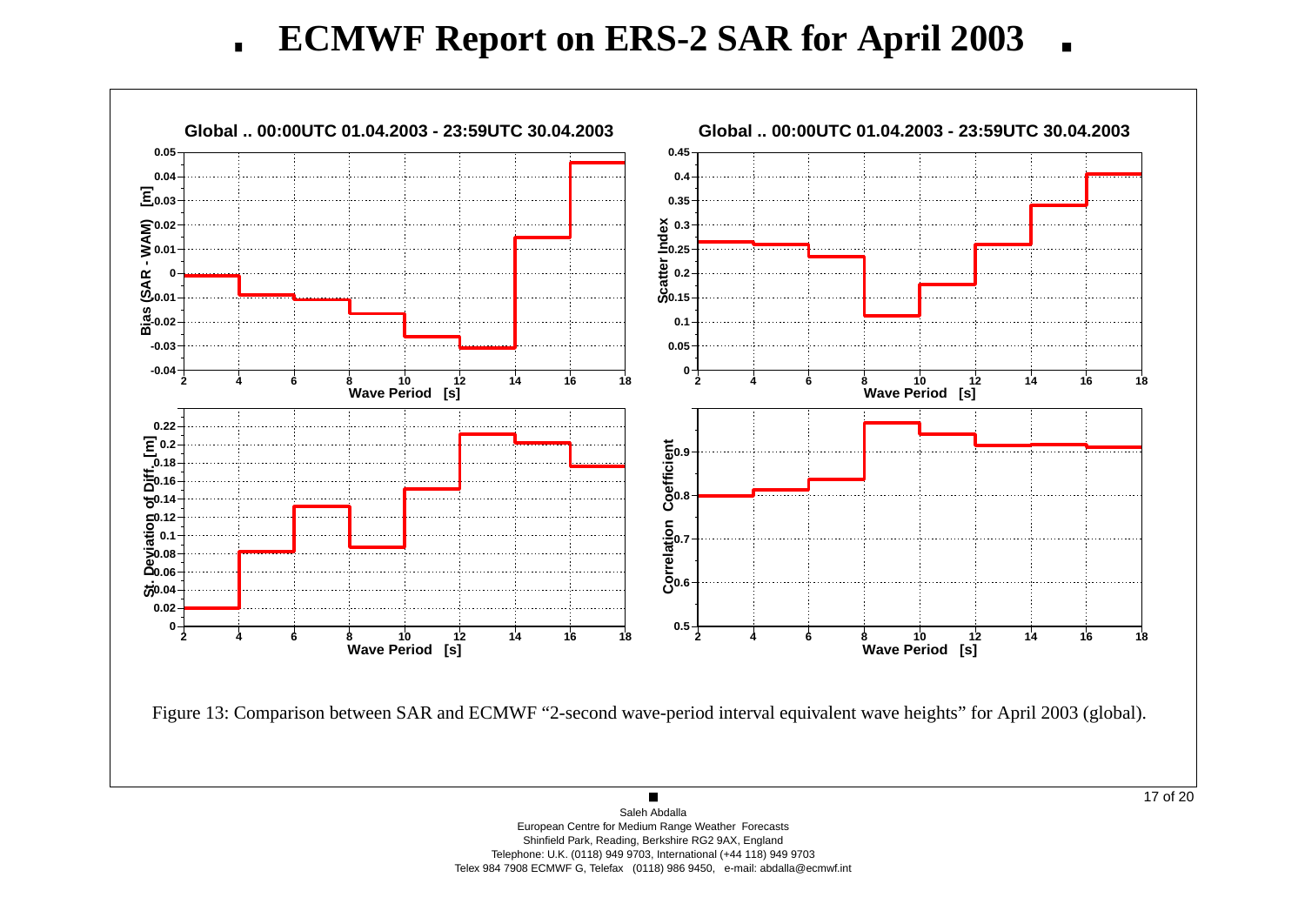**ECMWF Report on ERS-2 SAR for April 2003**  $\blacksquare$ 

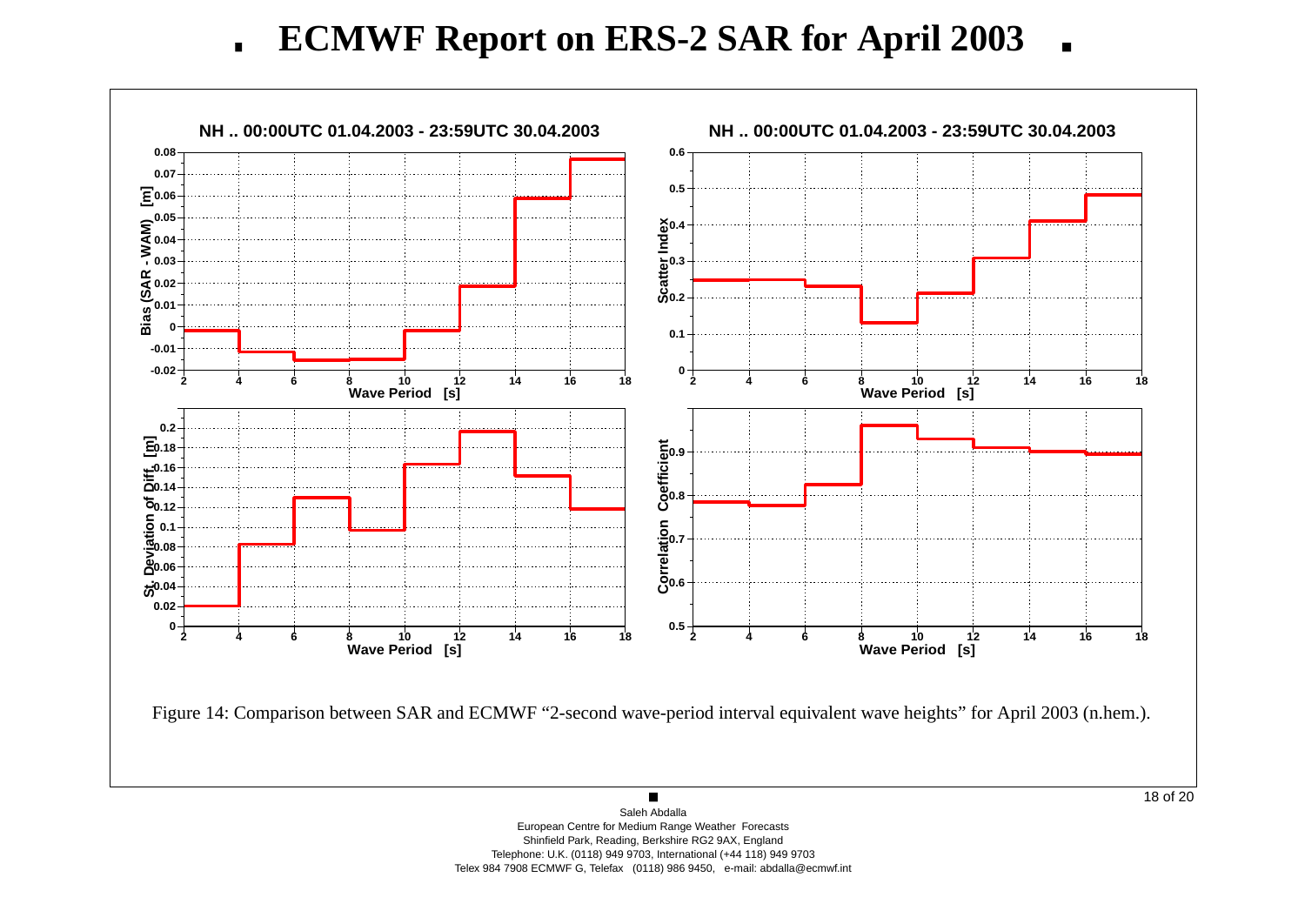